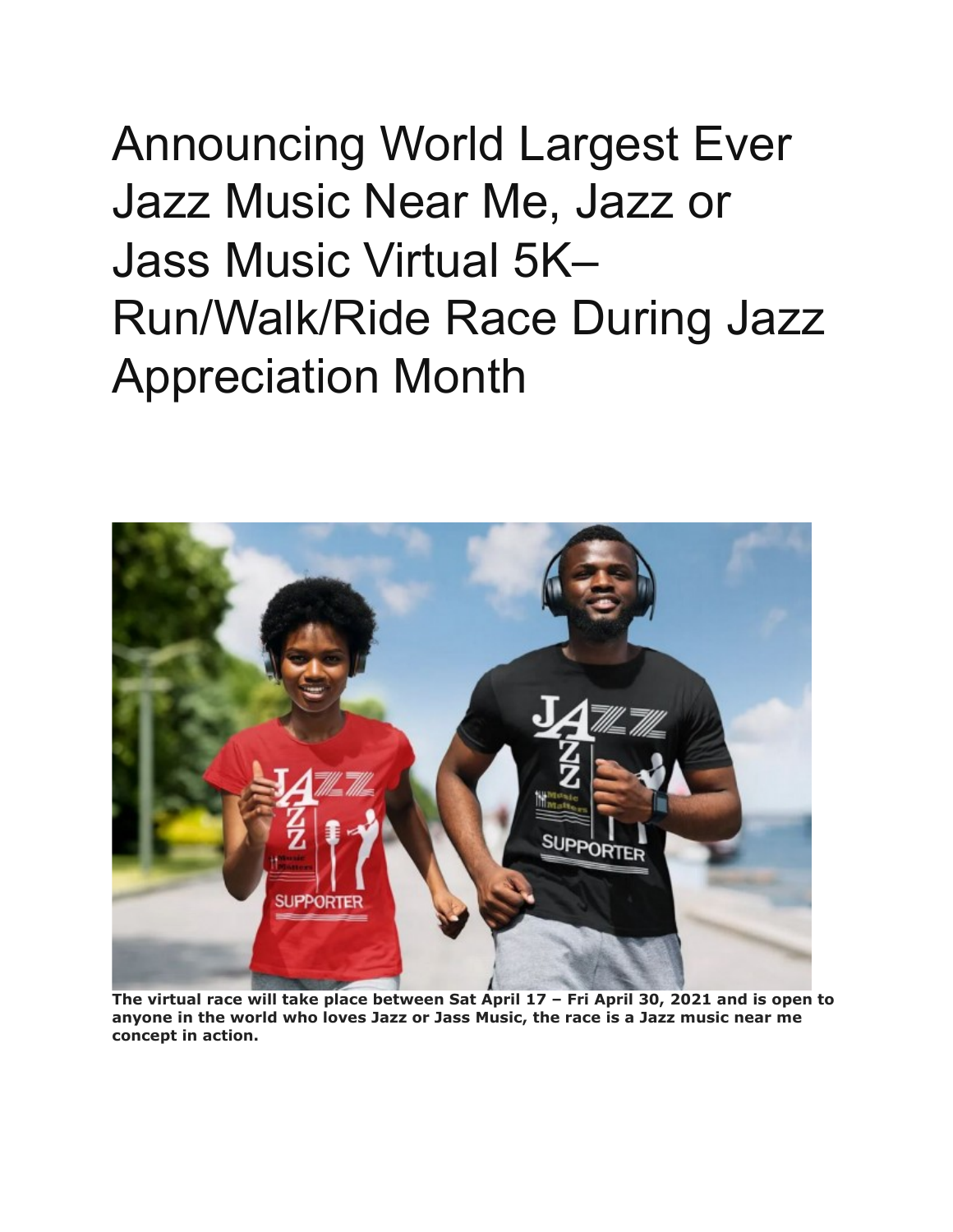Jazz or Jass Music fans all over the world, some exciting news has just been announced by The Jazzsippers Consortium. They have launched one of the biggest Jazz music near me conceptual virtual races of 2021, where people all over the world can take part in the Jazz or Jass Music Virtual 5K Run/Walk/Ride Race, with a Jazz music near me concept, you can participate from anywhere! Allowing for anyone to take part in this Historical Event, that will ever be associated with Jazz or Jass Music History, it is being talked about as the Woodstock for Jazz or Jass Music!

The Jazzsippers Consortium decided to organize this Jazz music near me conceptual annual virtual 5K Run/Walk/Ride Race event to celebrate the historical importance and cultural relevance of Jazz or Jass Music. Those who support the virtual event and register will receive a free T-shirt. They can choose the, I Love Jazz; The Jazzsippers Consortium Supporter T-Shirt; The Jazz Matter T-Shirt or The Jazzsippers Consortium Members T-Shirt. Prizes and Awards are eligible to only registered participants. The Jazz or Jass Music virtual race will take place between Sat April 17 – Fri April 30, 2021 and is open to anyone in the world who loves Jazz. Registration is open now Online at: [Race Sign-Up.](https://runsignup.com/Race/GA/Hiram/TheJazzsippersConsortiumVirtual5KRunWalkRideRaceforJazzRace)



By spotlighting Jazz or Jass Music in a new light as a young and vibrant healthy musical genre, and not one that is hanging on by life support it puts Jazz in a total new and invigorating light. The Jazz music near me conceptual virtual race will not only promote the celebration of Jazz or Jass Music, but it will also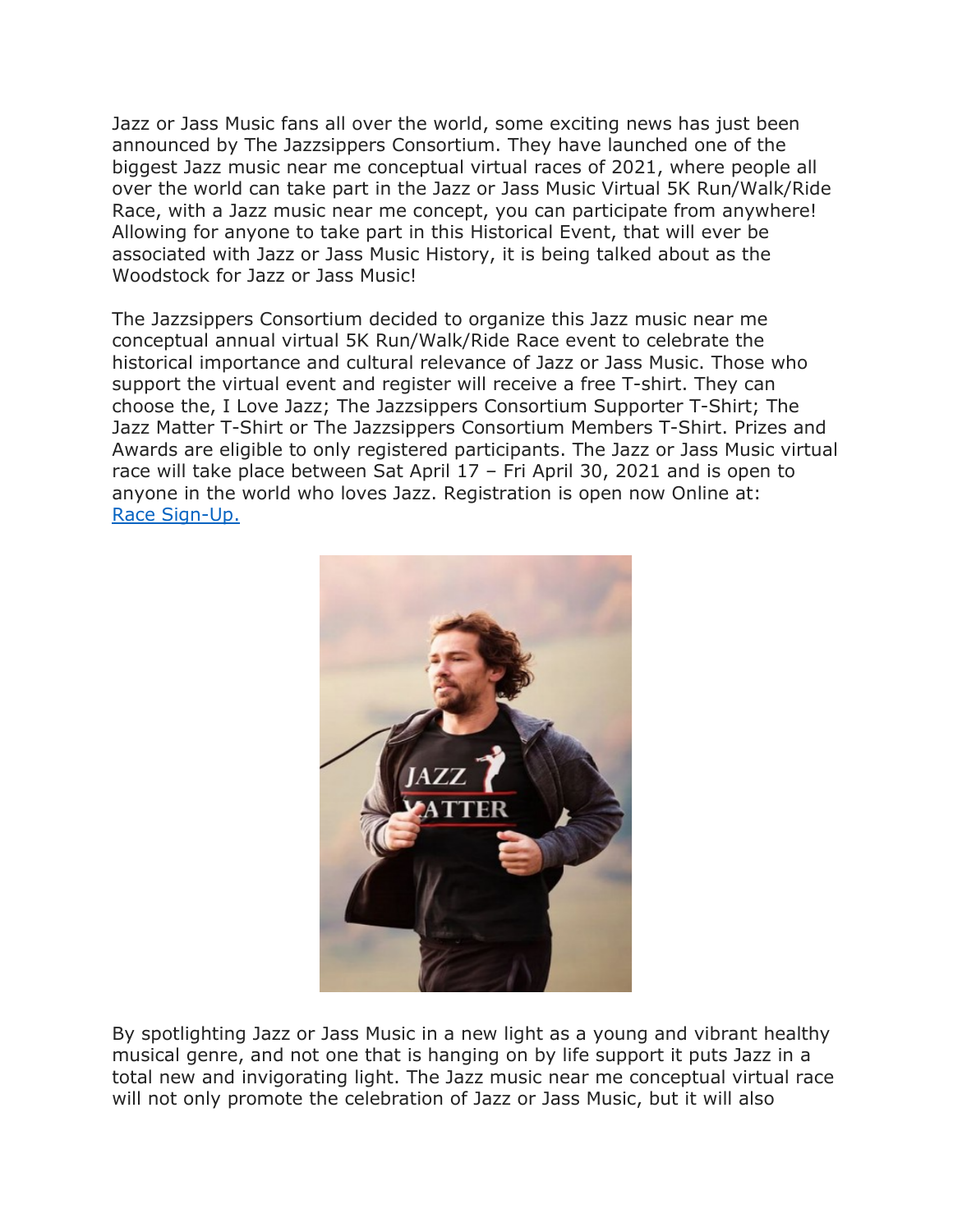promote the good work that The Jazzsippers Consortium does daily. Which helps to promote Jazz or Jass Music and encourage more people of all ages to appreciate Jazz or Jass Music and take part in it through a Jazz music near me concept. By helping in supporting Jazz or Jass Music based initiatives in promoting Jazz Appreciation; Jazz Awareness; and Jazz Advocacy, they are laser focus on brining Jazz or Jass Music to the forefront and allowing Jazzsippers to work collectively in these endeavors through Jazz music near me concepts.



A spokesman for The Jazzsippers said: "The Jazz Appreciation Month is a time for celebrating the Success and Importance of Jazz, but it is also to inform nonmembers, and members of their community about the amazing work they do, and can continually do collectively as Jazzsippers to Promote, Jazz Appreciation; Jazz Awareness; and Jazz Advocacy." And, by making it an all-inclusive Jazz music near me concept event, it provides the greatest possibility of coming together to meet on common ground issues, such as youth-based initiatives, entrepreneurial opportunities within the Jazz or Jass Music industry, and a slew of other, common ground initiatives. And to help in developing strategic alliances that can be forged with non-members of the community worldwide.

The fun Jazz music near me conceptual event is set to unite all Jazz lovers all over the world. There has never been a big Jazz or Jass Music event organized